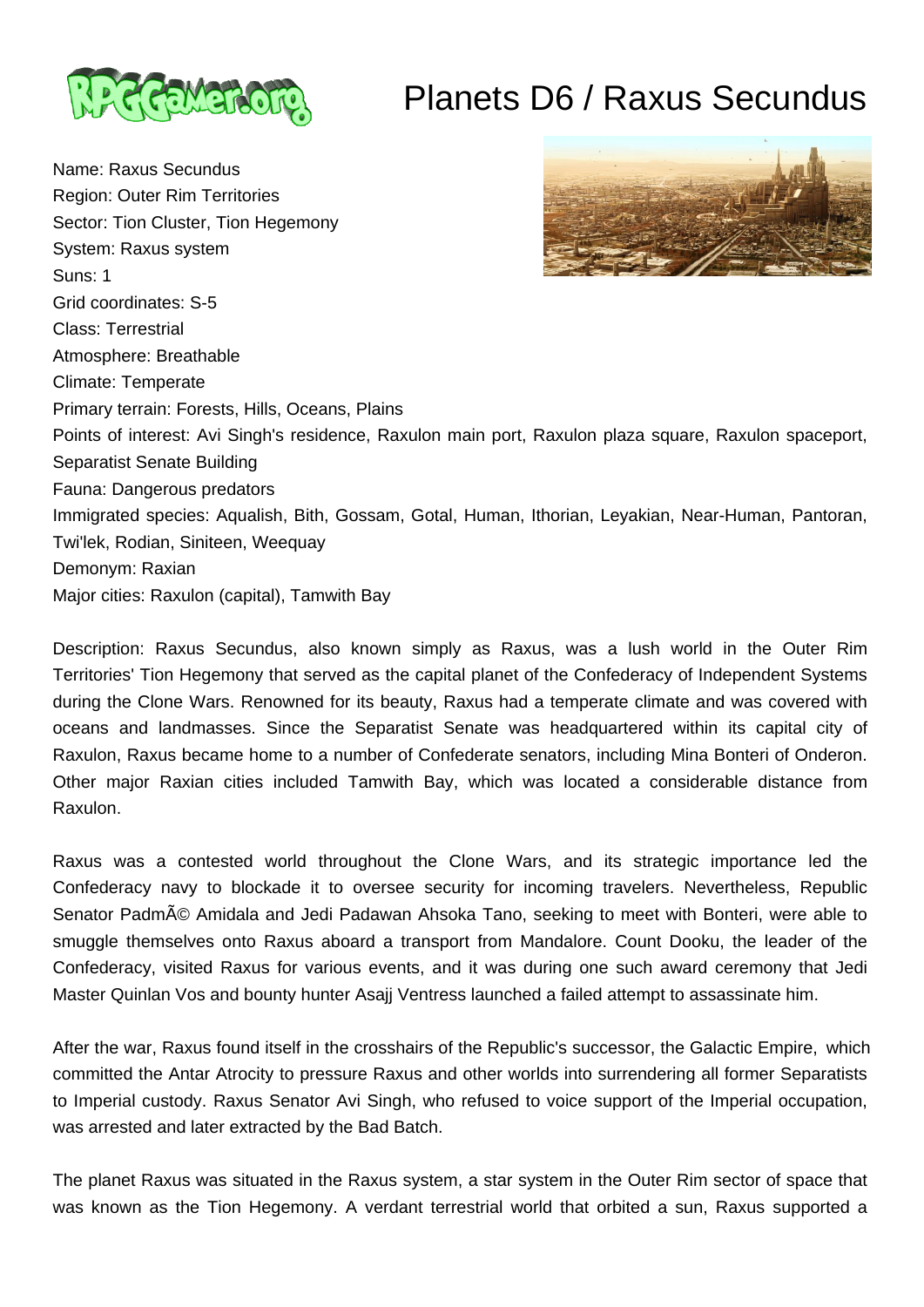temperate climate and an atmosphere that was breathable to a number of humanoid species. Its climate was comfortable despite a challenging ecosystem and dangerous predators. Its surface was covered by vast oceans and landmasses, which themselves were enveloped by forests, plains, and hills.

Raxus's lushness led it to become known for its beauty. By the time of the Clone Wars, some areas on the world were heavily developed, such as the urban sprawl of its capital city, Raxulon, while regions that were farther from the city center remained more rural.

# **History**

# Capital of the Confederacy

Two years prior to the outbreak of the Clone Wars, Raxus and its system attained galactic prominence when Count Dooku, a former Jedi Master who had mostly receded from the galactic spotlight, returned to the public eye by commandeering a HoloNet station in the system. Delivering a fiery rhetoric, he condemned the rampant corruption within the Galactic Republic and established a separatist state known as the Confederacy of Independent Systems, effectively sparking a Separatist Crisis that led a host of worlds, including Raxus, to flock to his new government.

At the start of the Clone Wars, the Confederacy vacated its first capital, Geonosis, and selected Raxus as its capital world. Raxus's capital city, Raxulon, thus became the headquarters of the Separatist Senate, a civilian legislature comprised of delegates from the Confederacy's member worlds. A number of Confederate senators, including Mina Bonteri of Onderon, had spoken for their planets in the Republic Senate and took up residence on Raxus to attend Senate sessions in Raxulon's Separatist Senate Building. Though Dooku mostly remained off-world to direct the Confederacy's war effort, he presided over Senate sessions via hologram and returned to Raxus for important events.

Due to its strategic importance, a sizable armada of warships from the Confederacy navy blockaded Raxus for most of the war, restricting incoming access based on a system of clearance codes. At one point, the blockade included a Providence-class Dreadnought, a Recusant-class Commerce Guild destroyer, three Munificent-class star frigates, and a trio of Droid Control Ships.

# Republic†"Confederate peace talks

At least a year into the war, Republic Senator Padmé Amidala journeyed to Raxus with Jedi Padawan Ahsoka Tano to meet with Bonteri, who had mentored Amidala in the realm of politics, in the hopes of bringing about a peaceful end to the conflict. Circumventing the Republic Senate's law against communication with the Separatists, Amidala and Tano reached Raxus aboard a transport from Mandalore. Once they had arrived at a spaceport in Raxulon, Bonteri helped them evade the spaceport's B1-series battle droid security and brought them to her palatial estate, located away from the city center. After agreeing with Amidala on the necessity of restoring diplomatic channels between the Republic and the Confederacy, Bonteri invited Amidala and Tano to a following Senate session in Raxulon, where Bonteri convinced her fellow delegates to open negotiations with the Republic's Supreme Chancellor, Sheev Palpatine. Their objective completed, Amidala and Tano set off to return to the Republic capital of Coruscant, and Bonteri and her son, Lux, saw them off from the Raxulon spaceport. However, Dooku thwarted Bonteri's peace initiative by having General Grievous execute a bombing on Coruscant, ensuring that the Republic Senate rejected the offer for negotiations, and the Sith Lord thereafter had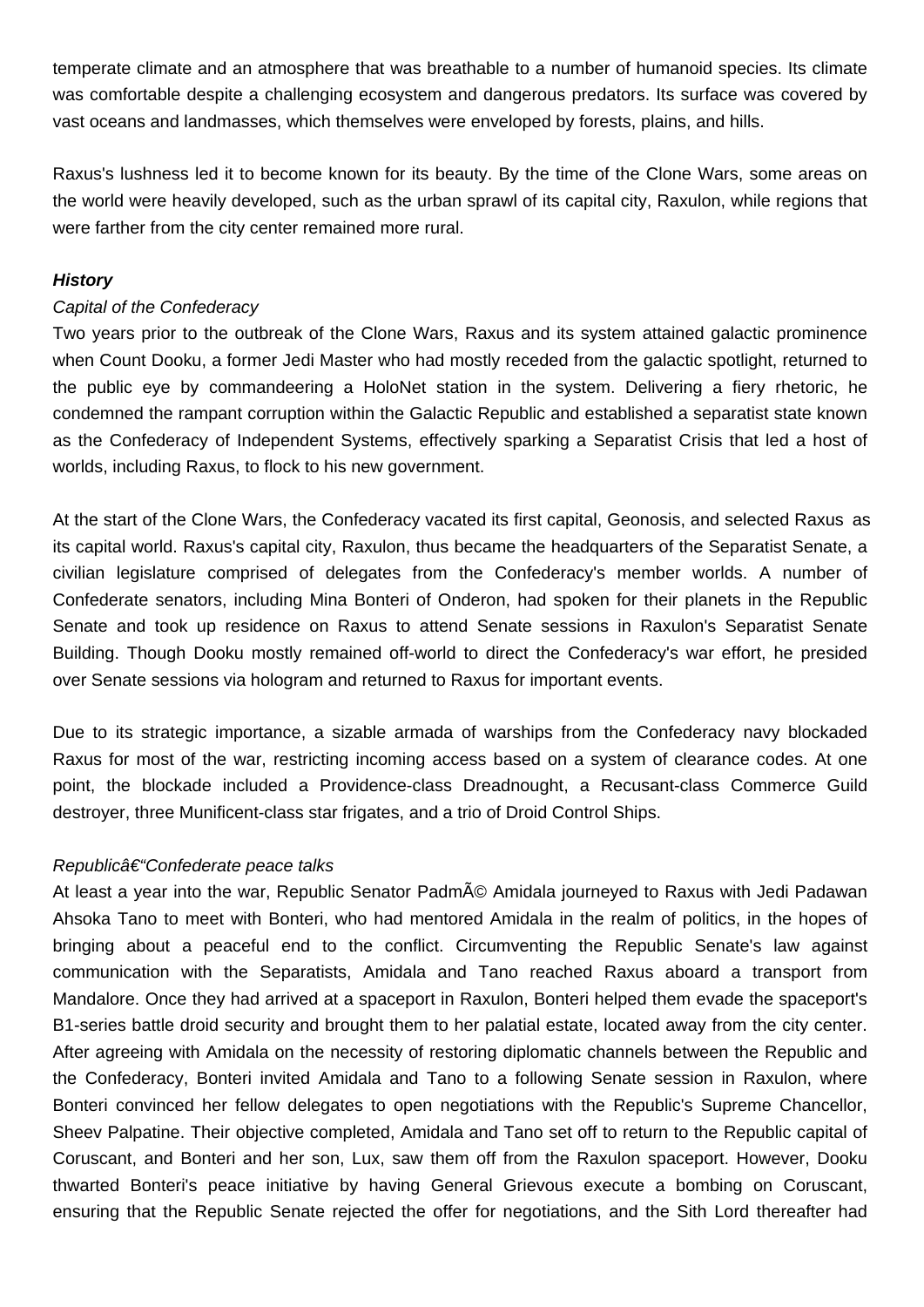Bonteri murdered.

Toward the end of the conflict's third year, the Confederacy selected Dooku as the recipient of the Raxian Humanitarian Award and subsequently organized a high-class gala on Raxus in his honor. By that time, the Jedi High Council had targeted Dooku for assassination and had assigned the task to Jedi Master Quinlan Vos, whoâ $\epsilon$ "on the Council's ordersa $\epsilon$ "enlisted the aid of Dooku's iilted apprentice–turned–bounty hunter, Asajj Ventress, for his mission. Upon learning of the award ceremony from the informant Sumdin, Ventress voyaged to Raxus with Vos aboard her starship, the Banshee, to fulfill their objective. After bypassing the Confederacy's orbital blockade and purchasing proper attire in the Raxian city of Tamwith Bay, Ventress and Vos proceeded to Raxulon and, using passes that Sumdin had provided, infiltrated the plaza square that was hosting the gathering. They waited until after Dooku had given his acceptance speech for the award to engage the count in a vicious lightsaber duel. Yet, thanks in part to support from General Grievous, Dooku defeated his assailants, capturing Vos and forcing Ventress to flee from Raxus.

# Imperial target

After over three years of open hostilities, the Clone Wars came to an end. The successive deaths of Dooku and Grievous, coupled with the execution of the Separatist Council and the deactivation of the Separatist Droid Army, cemented the Confederacy's defeat. The Republic, meanwhile, was reshaped into the first Galactic Empire under the newly christened Emperor Palpatine.

Raxus, which still housed a host of ex-Separatists, thus became a target of the fledgling Empire, as did other former Confederate worlds like Kooriva and Murkhana. Such was the case that a year into the Empire's reign, Moff Wilhuff Tarkin was dispatched to make an example of Antar 4, a moon that had been allied to the Confederacy for the duration of the Clone Wars. Adhering to his orders, Tarkin made no effort to differentiate Antar 4's Separatists from Imperial-loyal intelligence agents and resistance fighters who were awaiting exfiltration. His forces subjugated the moon, subjecting its entire populace to swaths of arrests and massacres. The Antar Atrocity, as the media termed the event, served to compel Raxus and other worlds to surrender all former Separatists to Imperial custody, or else suffer a similar demise to that of Antar 4.

Over the next four years, the Empire acquired possession of the discarded materiel on Raxus, along with similar caches that had been found on an array of other contested worlds, including Utapau. Imperial Intelligence consequently compiled an inventory of all the items obtained from the stockpiles. By 3 BBY, Raxus had fallen into a major debt to the Empire; with no other way to pay the amount it owed, Raxus became one of many planets to surrender its remaining autonomy to the Imperial state, firmly placing it under the Empire's control.

#### **Inhabitants**

As the capital world of the Confederacy, Raxus hosted a range of species, among them, including humans, Gossams, Siniteen, Rodians, Gotals, Twi'leks, and Pantorans. The planet was also home to an array of Separatist senators, including Mina Bonteri of Onderon, who moved there with her family in order to represent Onderon in the Separatist Senate. Numerous travelers of various backgrounds visited Raxus, though they had to provide the appropriate clearance code in order for the Confederate orbital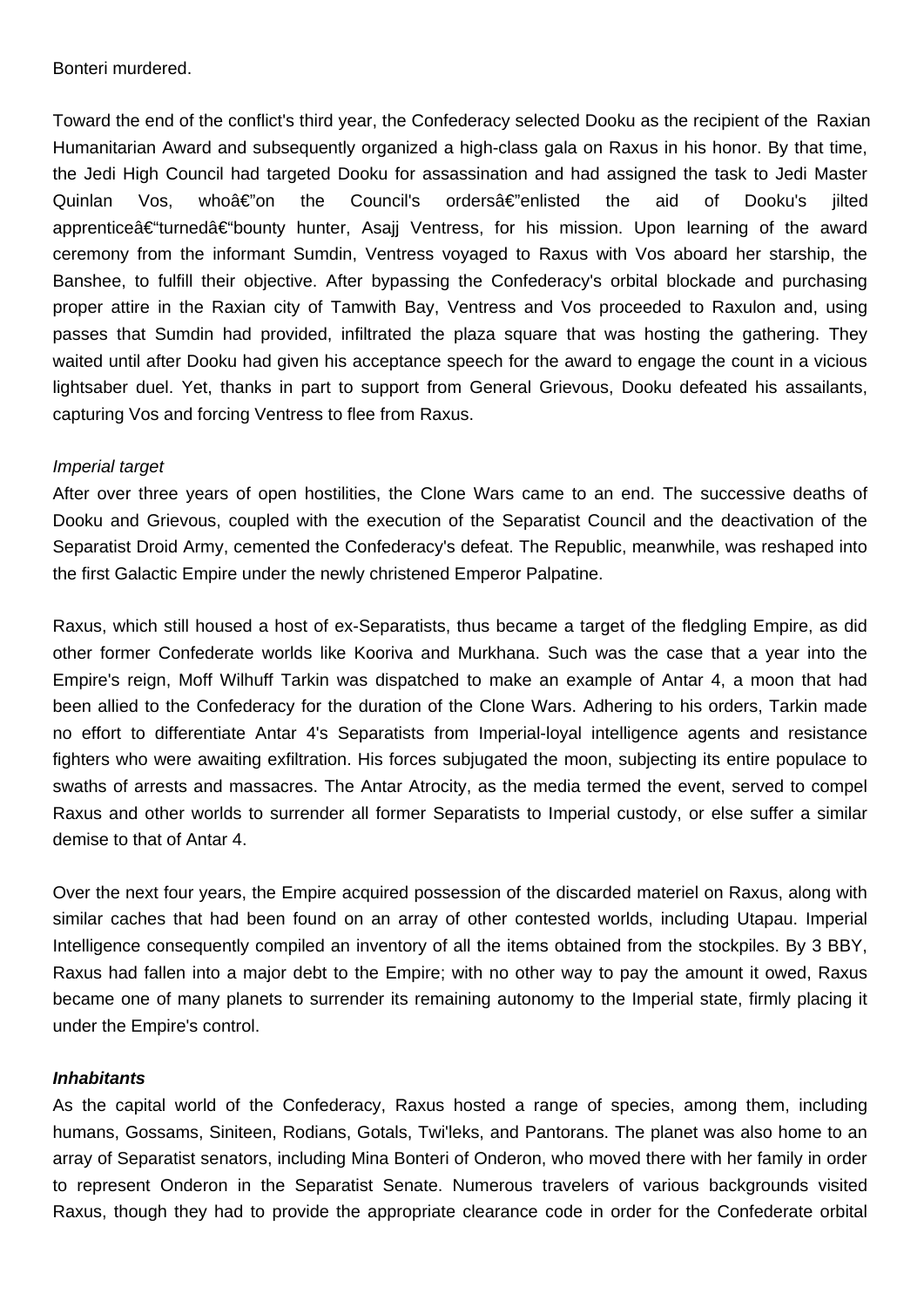blockade to grant them access to the world. Security patrols of battle droids required further identification from visitors once they arrived at one of the spaceports on the surface.

# **Locations**

# Raxulon

Regarded for its beauty, Raxulon served as the capital city of Raxus. Located on one of the world's landmasses, Raxulon was built around a city center whose tall buildings dwarfed the surrounding urban sprawl. One of the central structures was the Separatist Senate Building, which was situated at the edge of a circular courtyard amidst the spires of neighboring establishments. A network of streets branched out from the city center, and some of them terminated at the outskirts of the city, which remained less developed with their hills, plains, and forests. The Bonteri family estate was situated away from the city center amidst the surrounding hills.

Local air traffic within Raxulon was busy but not overly congested, with numerous airspeeders, shuttles, and transports traveling cross-city on a daily basis. As far as spaceports, Raxulon boasted a main port in addition to an array of local landing platforms that were not used as frequently, though the local docks were serviced by droids that supplied fuel, cleaning, and other amenities to incoming starships. Asajj Ventress and Quinlan Vos used one such landing pad when they landed in Raxulon aboard the Banshee. The spaceport where Padmé Amidala and Ahsoka Tano arrived aboard a Gozanti-class cruiser was protected by security squads of B1 battle droids that requested arriving travelers to provide proper identification.

# Tamwith Bay

One of Raxus's major cities, Tamwith Bay was located a fair distance away from Raxulon and had less security than the capital. Among the establishments within Tamwith Bay was a clothing store that featured upscale attire. Ventress and Vos visited the store to acquire suitable outfits for the expensive Raxian Humanitarian Award ceremony in Raxulon.

# **Places of Interest**

# Raxulon

Raxulon was the capital city of Raxus Secundus, an Outer Rim world that served as the capital of the Confederacy of Independent Systems during the Clone Wars. The Separatist Senate Building was located in Raxulon. As the Galactic Senate discussed the Republic military enhancement bill, Senator Padmé Amidala and Jedi Padawan Ahsoka Tano visited Raxulon to discuss peace talks with Amidala's friend and Separatist Senator Mina Bonteri. During the war, the city was thriving and had B1-series battle droids guarding the landing platforms.

# Tamwith Bay

Tamwith Bay was a city on the planet Raxus Secundus, located some distance from the planetary capital of Raxulon. While on an undercover mission to assassinate Count Dooku, head of the Confederacy of Independent Systems, Quinlan Vos and Asajj Ventress travelled to Tamwith Bay to purchase suitable clothing for the Raxian Humanitarian Award gala.